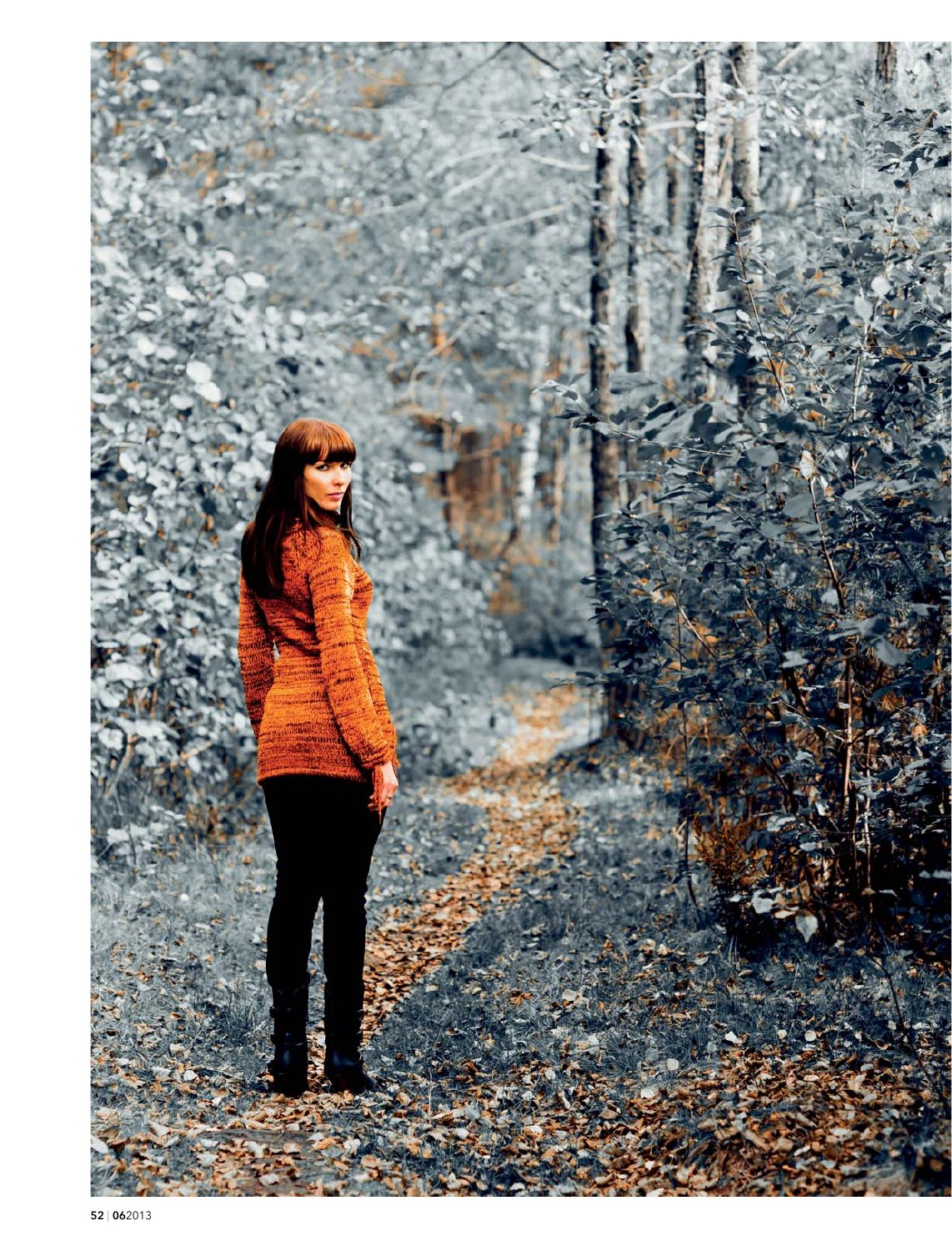# PERSONAL WITH S BELIEFS THAT MIGHT BE HOLDING YOU BACK

# NEAKY SEVEI FFAT PART 2

TEXT: ANNETTE REISSFELDER FOTO: DREAMSTIME.COM

This is the second part of an ar-ticle on personal beliefs or myths that can set us up to lose; the first part looked into ambition, confusion, and impatience. It also covered a few aspects on how language informs our thinking, what myths are in the literal sense, plus a three-second test to determine whether the unconscious assumptions that inform your actions energize and inspire you.

### 4. DISAPPOINTMENT

#### **"I'm not getting what I want"**

**You feel disappointed when you seem to have done everything right but still don't get the results you want.** You've spent a lot of time and have travelled a long way. Is it time to give up and try something new? Sometimes it is – but not always. It can feel safe and be comforting (in a limiting sort of way) to get dragged down by disappointment, but from there, it really is just one small step to falling in the trap of letting your preconceived notions like "*nothing will ever change, and nothing I could ever do will make a difference*" become a cheap excuse for not even trying.

Have you really tried everything – have you tweaked your strategy, listened carefully to feedback from clients and peers? Look at the support you got: did you really use it to its fullest extent? Or do you happen to believe that if you don't make it alone, success doesn't count? Have you read the books, listened to expert advice or, if there's really a lot at stake for you, had a few sessions with a coach to expand your beliefs? Or perhaps you've set your goals so high that it's unrealistic to achieve them in the time you've set. You probably can achieve ambitious goals, but definitely not irrespective of resources and context.

Don't get lost in a cycle of recrimination and self-judgment, finding yourself at fault for not meeting your expectations, or for not being the person you wish you could be – just yet.

Get some input from others, and set up a support system – complete with a "personal board of advisors" – revise your goal, and make a new plan; then go into action mode. If you then still realize you are in the wrong place, you'll be much better equipped to deal with the situation – since you'll already be in action mode! Even if the next steps entail changing your employer, or even your career, you might find you are ready to take those steps.

# 5. UNWORTHINESS

#### **"I'm not worthy of success"**

**Now we're getting into deeper, darker territory where we doubt our intrinsic value.** When we don't feel smart enough, good enough or talented enough, we doubt our ability to manage our existing team and goals (let alone new ones), or to take on something truly innovative. This is a place of low self-esteem, and sometimes self-loathing. To quit at this point is common, but we can carry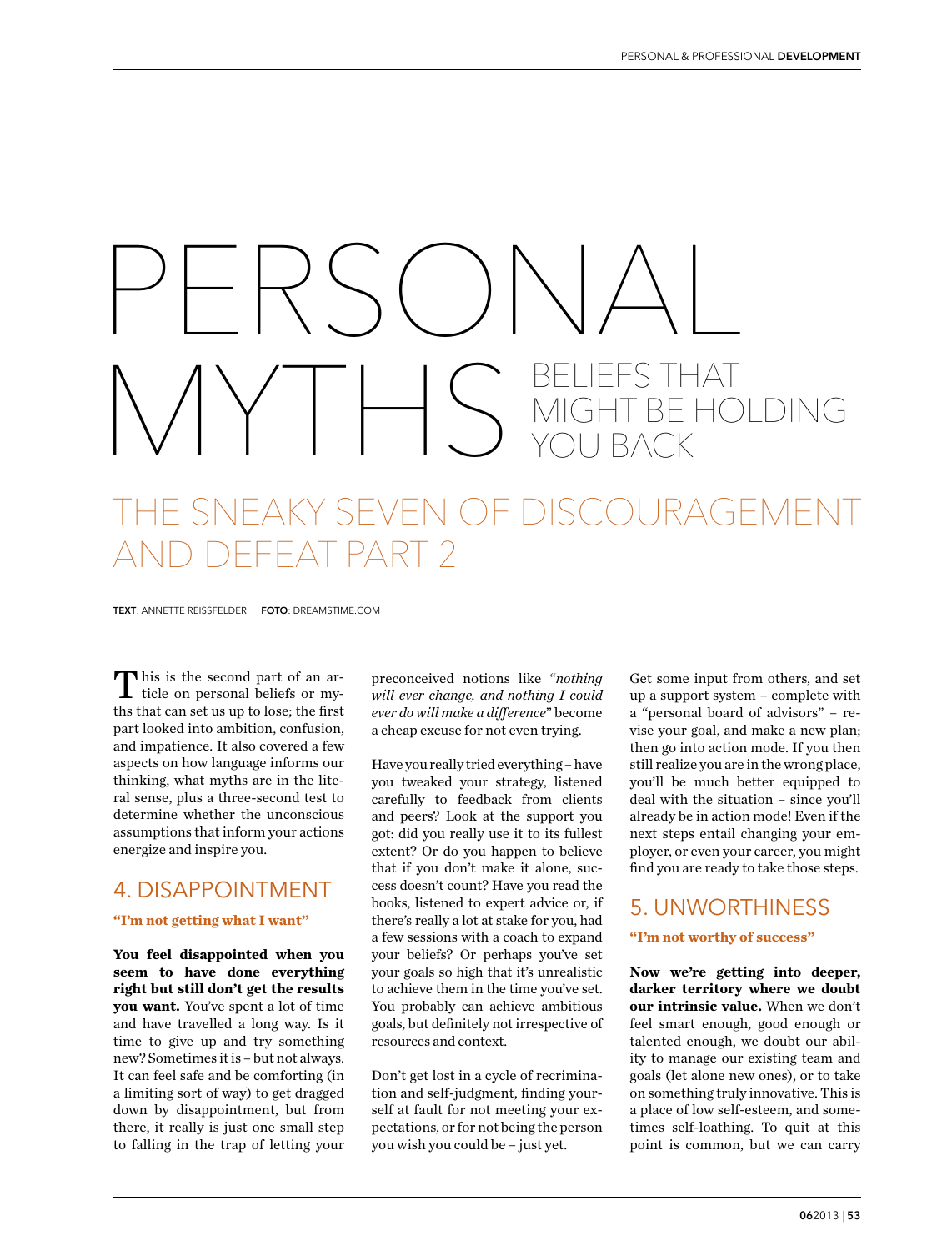this around like a cross for a very long time, being victims of our perceived inadequacies.

It's easy to find reasons for un**worthiness, but this is the lazy way of avoiding success.** Why not build arguments for your worthiness instead? What have you succeeded at, no matter how modest? What are you good at? What do you love to do? What do people praise or appreciate

# ROLE MODELS

A word on "role models": Of course it can be inspiring to hear successful men and women share their (ex-post!!) evaluations of how events led to become their "oh-my-god" careers. This is especially so if the people sharing them are conscious of the difference between how they felt about things at those famous crossroads - and how things played out in hindsight. In all other cases, these inspirational autobiographical stories are just that: stories.

But are we looking for inspiration in the right places? How can people with whom we don't interact on a regular basis help us "become more of who we are"? And why become a less-than- -perfect version of who they are? After all, their role is already taken! I am a great fan of people who don't want to emulate others, and instead focus on who they really, truly want to become. These people access their deep sources of energy and motivation to get there – complete with dealing with the dark sides of their dreams on the way. These are the kind of journeys that lead to meaningful lives filled with proud memories.

you for? What, as a result, would you love to do in three to five years? To ignore these obvious abilities and accomplishments is to undermine the truth of your potential. Build on what you have, not on what you think you should have. Stop comparing yourself to other people – so stay away from glossy women's magazines that show you what's wrong with your body, wardrobe, styling, and your social life. Make a simple plan and start moving forward one step at a time. Ask yourself "what would be the smallest possible change that would tell me that I was going in the right direction?"

**A cousin of unworthiness is feeling like an impostor.** When you feel like an imposter, it's as if you're pulling the wool over everyone's eyes. You believe you don't have the skills, the experience, the track record or the know-how to pull things off. I need hardly remind you of the gender bias here… Nevertheless, people trust you to get the job done. But what will happen when your team members or clients discover you were faking it all along? When they do, won't that mean the end of your life and career as you know it? Those who feel like imposters are similar to those who feel unworthy, but they take action anyway.

**The recurring pattern for all of these mind-sets is that "things shouldn't be the way they are."** But in case you didn't realize it, things are exactly the way they are. Try looking at it like this: you should know exactly how much you know, you should be able to do exactly what you do, and you should have exactly what you have. That's reality. So if people trust you to get a job done, they see something in you that you may not see.

You're not an imposter, just someone doing the best job you can. Get over it. Don't get side-tracked by figments of your own imagination. Take the acknowledgement and recognition and work at doing things better.

## 6. AND 6+1:  $FFAR + BIAMF$

### **"I am not worthy of success" and "It's someone else's fault"**

**Fear is a big one: for one, because nobody likes to be rejected.** We are always waiting for something bad to happen, but it usually doesn't. We put off making follow-up calls or don't try to negotiate a better deal, because we think we'll be rejected. We don't speak up at a meeting or write that article because we worry we'll be ridiculed. Or we avoid speaking at an industry conference because we'd only make a fool of ourselves. Fear puts us on "play it safe mode." We don't want to take a risk because we can't face the imagined consequences. Remind yourself that it is often not the facts, but our interpretation of the facts that creates emotions. It's "just" your mind at work - and minds create thoughts and feelings all the time; a mind is never still, just like the sea: waves rise up and down, then settle... these states are fleeting just like our emotions. All we need to do is check whether there are indications of a storm...

**We can conquer fear by mak**ing a commitment to finding the **truth.** Will you really be rejected and ridiculed, or make a fool of yourself? What's your proof; what's your evidence? When it comes to making that follow-up call, ask yourself how